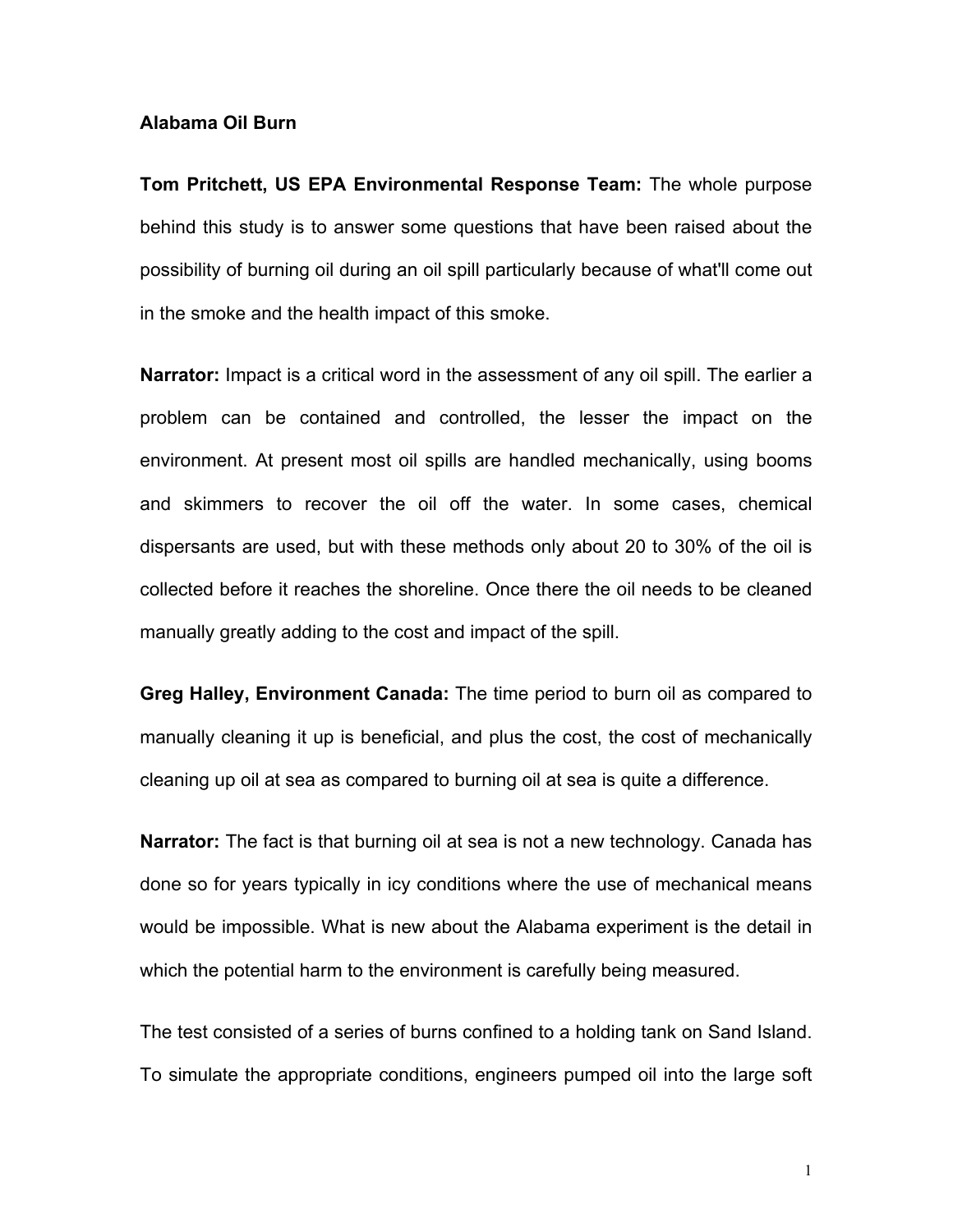water tank. Once ignited the oil was allowed to burn until consumed, approximately 20 minutes in each case. Though small in scale, each was large enough to accurately represent a genuine burn at sea. The resulting cloud was then sampled for concentrations of airborne particulates. In addition to sampling the plume, engineers also measured the emissions rate of the un-ignited oil to determine any impact to the atmosphere that floating oil itself may present. The data gathered to this test will greatly add to an ever-growing pool of information.

**David Evans, NIST:** In 1986 we began with tests in the laboratory. We came here about a year ago to begin a test and this is a  $2<sup>nd</sup>$  series for those tests at mezzo scale, which means in our terms middle scale. The final scale of application for burning on major oil spills is a full-scale test with offshore components that uh actual responders would use.

**Narrator:** A test of this scale required the cooperation of a number of agencies from both the U.S. and Canada. To collect the body of information required, the different teams used a variety of analytical equipment from ground-based remote optical sensors to helicopters equipped with sampling devices. Also on hand were 3 blimps, 1 equipped with a sampling package, 1 with a weather platform, and a  $3<sup>rd</sup>$  with a video camera providing observers with an elevated view of the plumes movements.

As a test site, the Alabama burn provided researchers with a controlled environment in which to familiarize themselves with the complexities of positioning and operating their equipment. In addition, responders could see how

2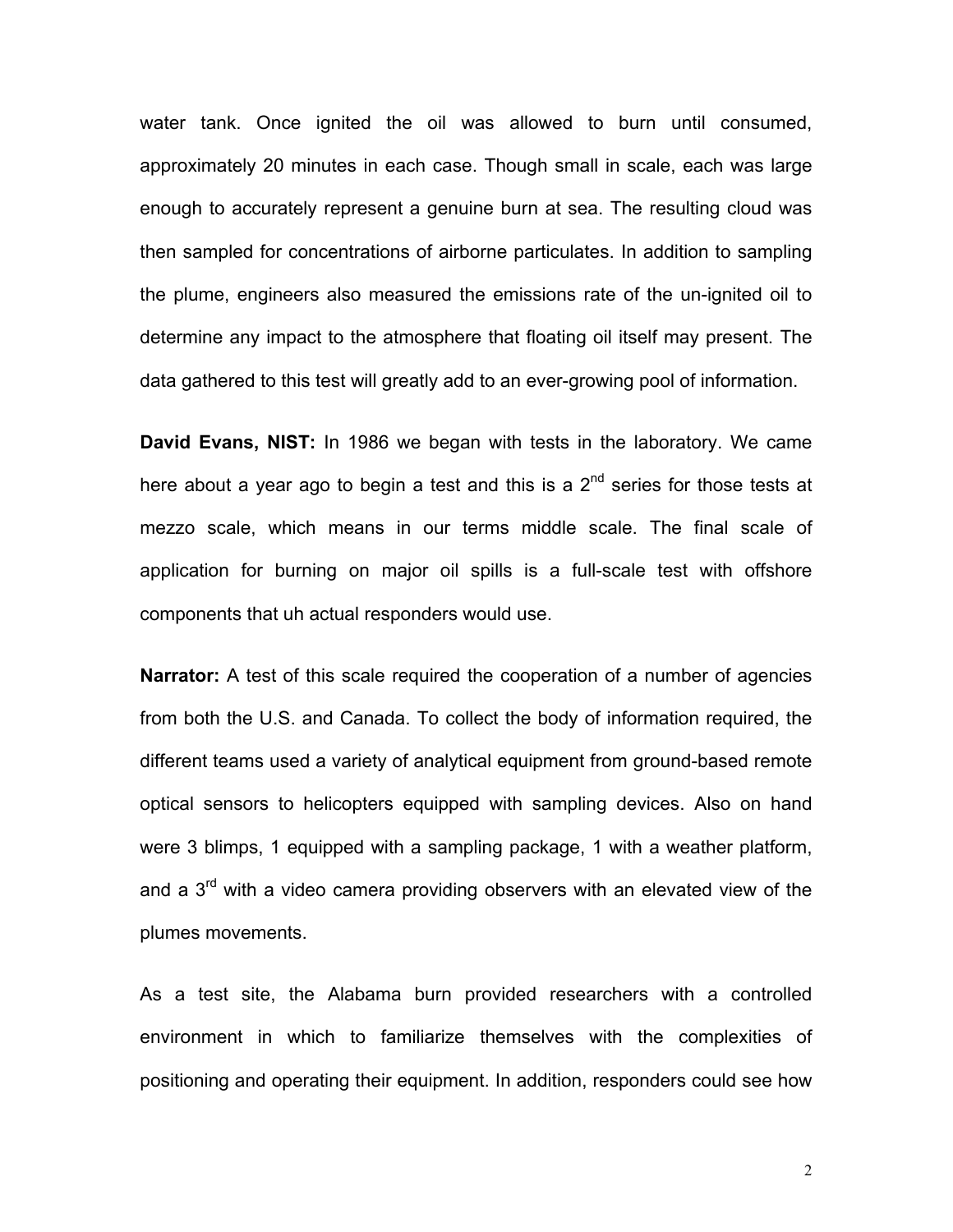local weather conditions impacted upon the movements of both the fire and the dense, black cloud.

**Tom Pritchett, US EPA Environmental Response Team:** Particularly, site coordinators are concerned about, if they start the fire, how far downwind are they going to have to evacuate. Until now no one has really looked at what comes out of the smoke in these fires and that's the whole purpose behind the study is to start finding out what's coming out of the smoke prior to trying to do this on a larger scale in the ocean.

**Narrator:** A larger scale test is planned for the summer of '93 25 miles from the coast of Newfoundland. This cold-water burn will provide the most realistic scenario to date. Because of this Environment Canada has taken full advantage of the Alabama test in order to prepare for the logistical demands of this next phase of the experiment.

**Greg Halley, Environment Canada:** Well in the Newfoundland burn, which you know is on water as proposed, as compared to on land, so there's a lot of variables there. We will be using all boats and different type vessels so actually here would give us an idea of the heat we have, and distances we have to stay from the fire and how our smoke plume reacts in different wind patterns. And it will give us a good idea of things we can do in Newfoundland.

**Narrator:** The oil burn program is just one of many ongoing research programs aimed at bringing oil spill technologies up to date. These efforts have garnered

3